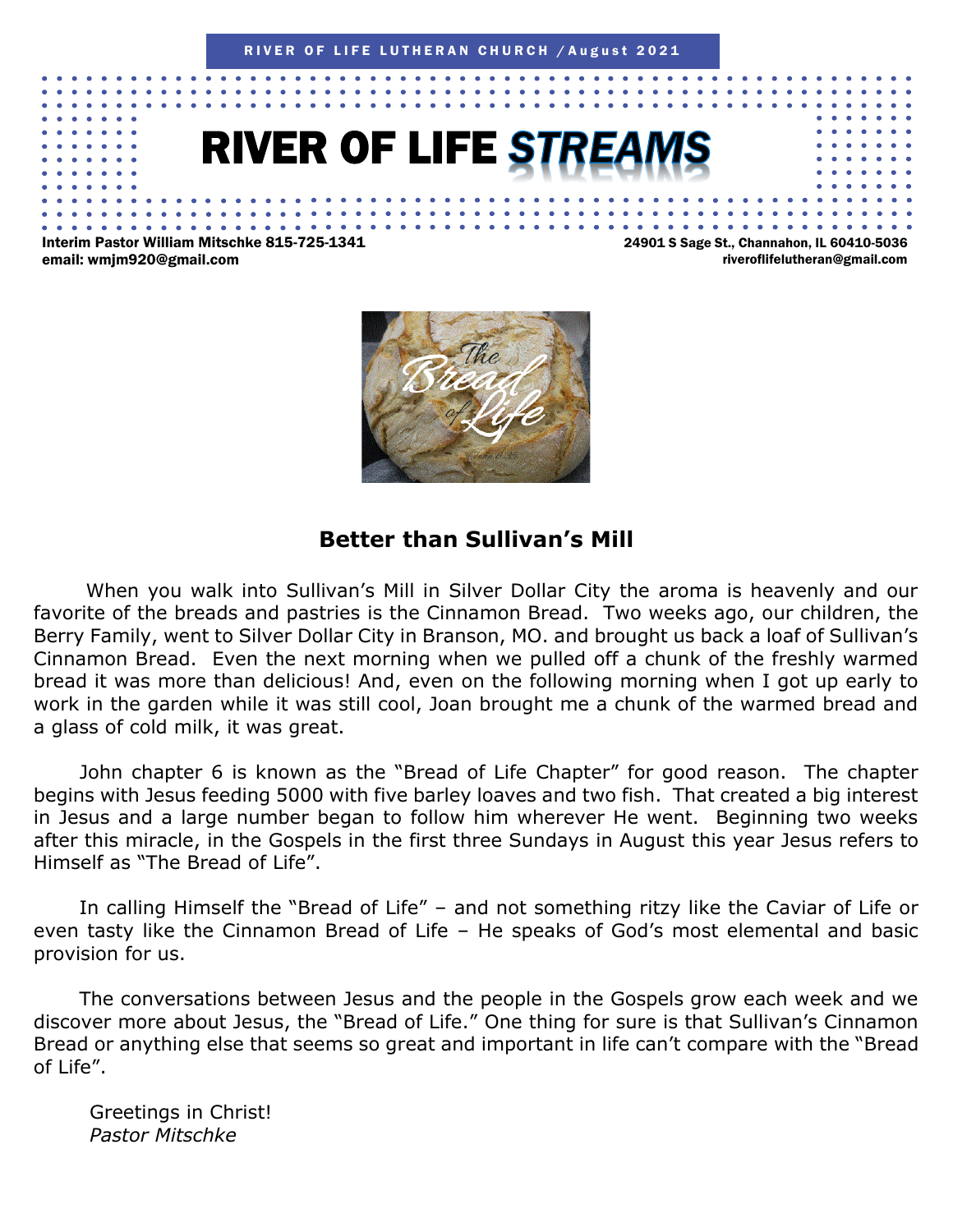

#### **11:45AM**

**Aug. 1 - Communion** . . . . . . . . . **Pentecost 10** *Pastor Warren Mandel* Exodus 16:2-15, Ephesians 4:1-16 John 6:22-35

**Aug. 8 – Communion** . . . . . . . . . **Pentecost 11** "*Bread of Life – My Flesh"* John 6:35-51

**Aug. 15 – Communion** . . . . . . . . **Pentecost 12** *"Bread of Life – Eternal Life"* John 6:51-69

**Aug. 22 – Communion** . . . . . . . . **Pentecost 13** *Pastor Dennis Fitzpatrick* Isaiah 29:11-19, Ephesians 5:22-33 Mark 7:1-13

**Aug. 29 - Communion** . . . . . . . .**Pentecost 14** *"Inside Out or Outside In"* Mark 7:14-23



**Judy Bremmer** (815) 457-2745 1215 Burns, Minooka, IL 60447 Judy had Gall Bladder surgery at Morris Hospital July 30<sup>th</sup>.

> **Sandra Krause**, Lakeview Rehab Center 14716 S. Eastern Ave., Plainfield, IL 60544

**Bill Richardson,**  Our Lady of Angels Nursing Home 1201 Wyoming Ave., Joliet, IL 60435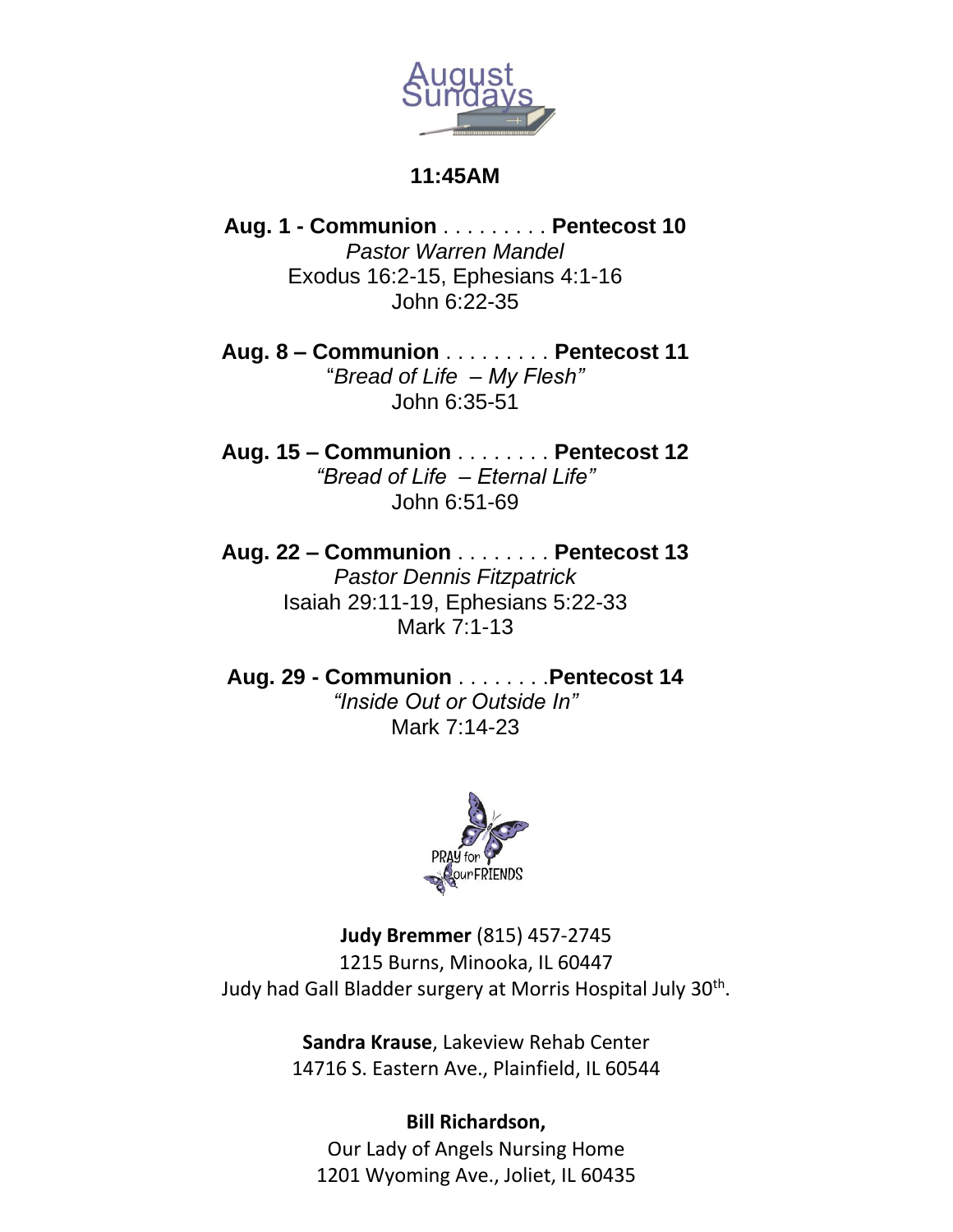

**Sunday School is out for the Summer**

**Startup date to come soon.**



**Confirmation is out for the Summer**

**Startup date to come soon.**



Thank you to all who helped in the Joliet Slammer fundraiser. We sold 42 tickets! River of Life made an easy \$210 and had fun at the game!!!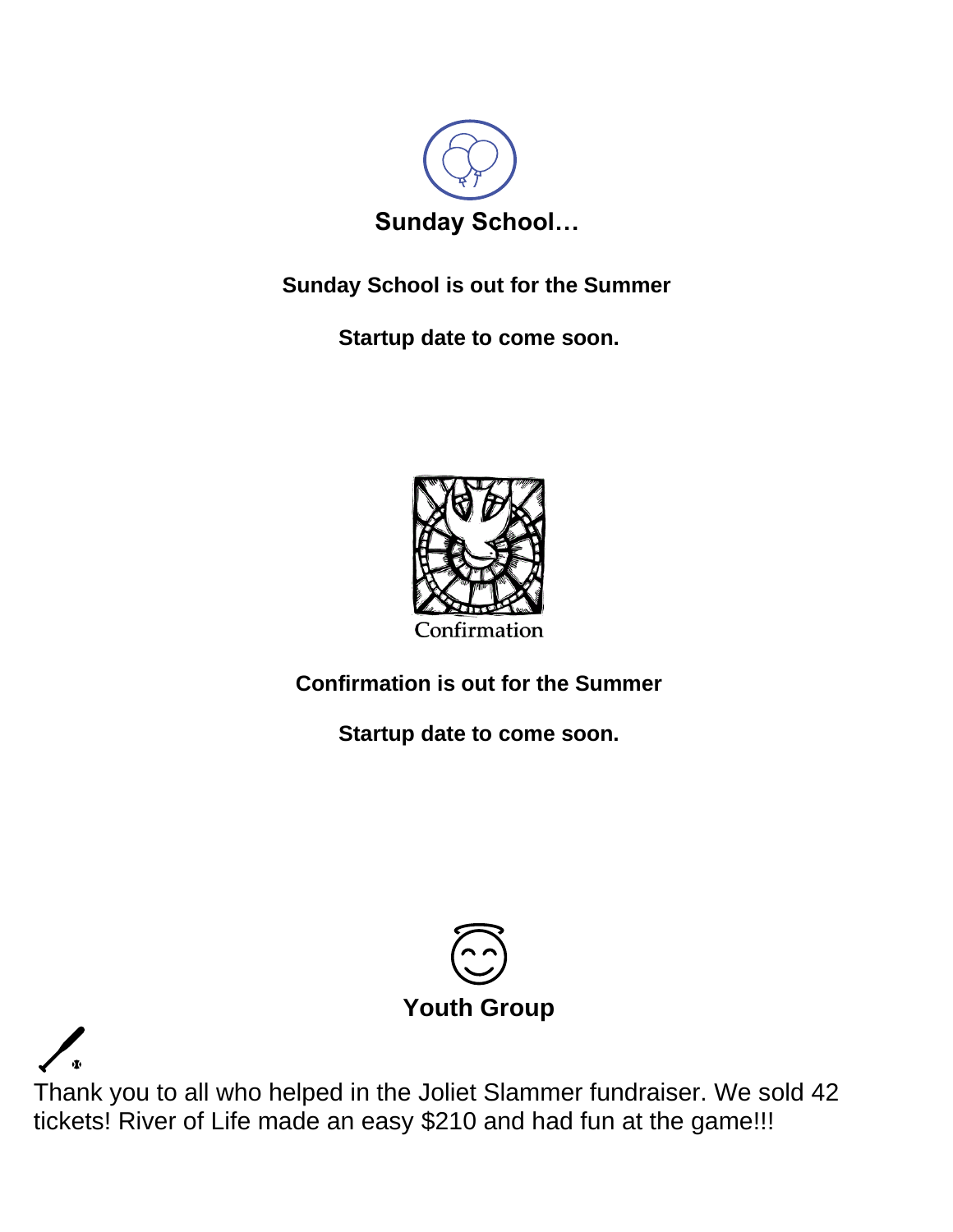**Adult Bible Study**

### **Bible Class is out for the Summer**

**Startup date to come soon.**

# **Swaddling Clothes**

*Our outreach ministry for families!* Open only the 2<sup>nd</sup> Saturday of each month.

### August 14th **8:30 am – 12 pm**

We are looking for volunteers in the Swaddling Room on Wednesdays from  $6 - 7$  pm. If you are interested to help, please contact Pam Sterle or Amanda Graves. The more the merrier!

Swaddling is considering having a "Back to School" day for parents. We are looking for volunteers. If anyone would be interested in helping, please contact Pam Sterle or Amanda Graves. More info to come.

Jenny Sopkin

Please consider donating your time to this worthwhile ministry. Help is always needed and appreciated.

## Three Rivers Fest

The Three Rivers Fest goes from August 11th to August 15th. We are having a baby changing station at the festival located on the park district property. We set up a tent and a diaper table under the tent. It is filled with wipes and diapers. People can change their babies on the diaper table. Our job is to change the paper on the table after each change. We are asking people to sign up for a two-hour slot or more if they can. The sheet to sign up is on the bulletin board in the narthex.